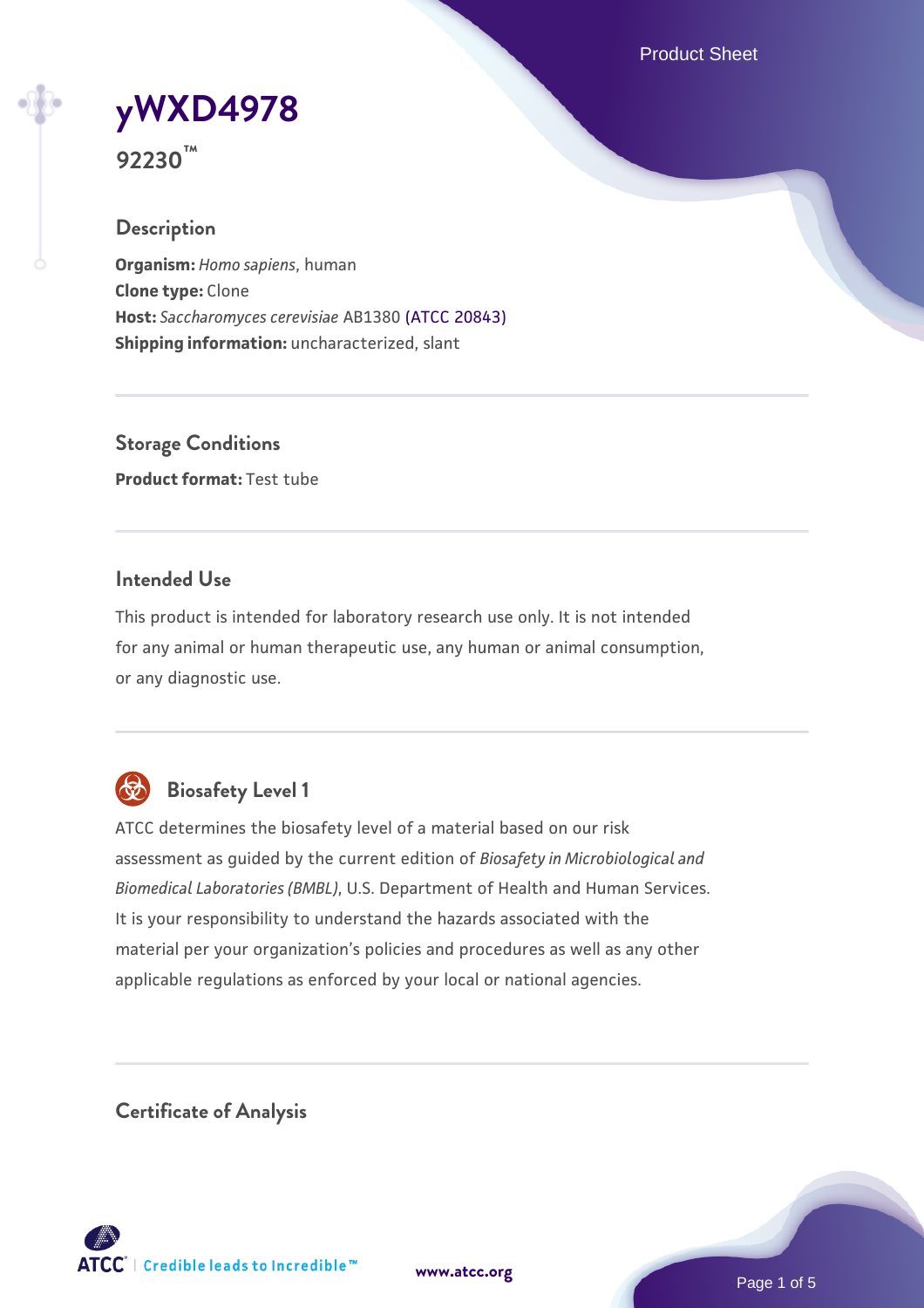## **[yWXD4978](https://www.atcc.org/products/92230)** Product Sheet **92230**

For batch-specific test results, refer to the applicable certificate of analysis that can be found at www.atcc.org.

## **Insert Information**

**Type of DNA:** genomic **Genome:** Homo sapiens **Chromosome:** X X pter-q27.3 **Gene name:** DNA Segment, single copy **Gene product:** DNA Segment, single copy [DXS3942] **Gene symbol:** DXS3942 **Contains complete coding sequence:** Unknown **Insert end:** EcoRI

#### **Vector Information**

**Intact vector size:** 11.454 **Vector name:** pYAC4 **Type of vector:** YAC **Host range:** *Saccharomyces cerevisiae*; *Escherichia coli* **Vector information:** other: telomere, 3548-4235 other: telomere, 6012-6699 Cross references: DNA Seq. Acc.: U01086 **Cloning sites:** EcoRI **Markers:** SUP4; HIS3; ampR; URA3; TRP1 **Replicon:** pMB1, 7186-7186; ARS1, 9632-10376

## **Growth Conditions**

**Medium:**  [ATCC Medium 1245: YEPD](https://www.atcc.org/-/media/product-assets/documents/microbial-media-formulations/1/2/4/5/atcc-medium-1245.pdf?rev=705ca55d1b6f490a808a965d5c072196)



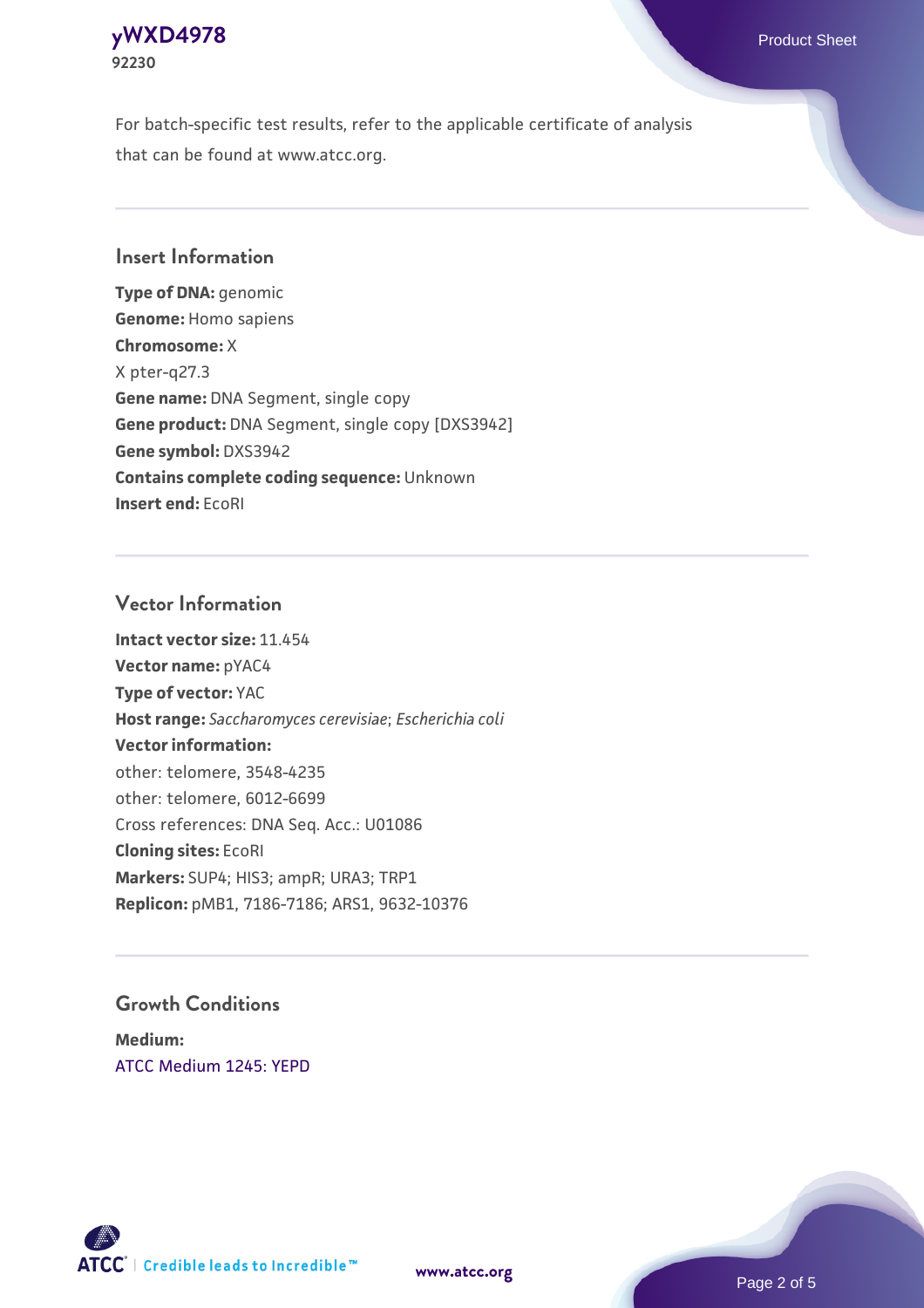#### **[yWXD4978](https://www.atcc.org/products/92230)** Product Sheet **92230**

**Temperature:** 30°C

#### **Notes**

More information may be available from ATCC (http://www.atcc.org or 703- 365-2620).

## **Material Citation**

If use of this material results in a scientific publication, please cite the material in the following manner: yWXD4978 (ATCC 92230)

## **References**

References and other information relating to this material are available at www.atcc.org.

#### **Warranty**

The product is provided 'AS IS' and the viability of ATCC® products is warranted for 30 days from the date of shipment, provided that the customer has stored and handled the product according to the information included on the product information sheet, website, and Certificate of Analysis. For living cultures, ATCC lists the media formulation and reagents that have been found to be effective for the product. While other unspecified media and reagents may also produce satisfactory results, a change in the ATCC and/or depositor-recommended protocols may affect the recovery, growth, and/or function of the product. If an alternative medium formulation or reagent is used, the ATCC warranty for viability is no longer valid. Except as expressly set forth herein, no other warranties of any kind are



**[www.atcc.org](http://www.atcc.org)**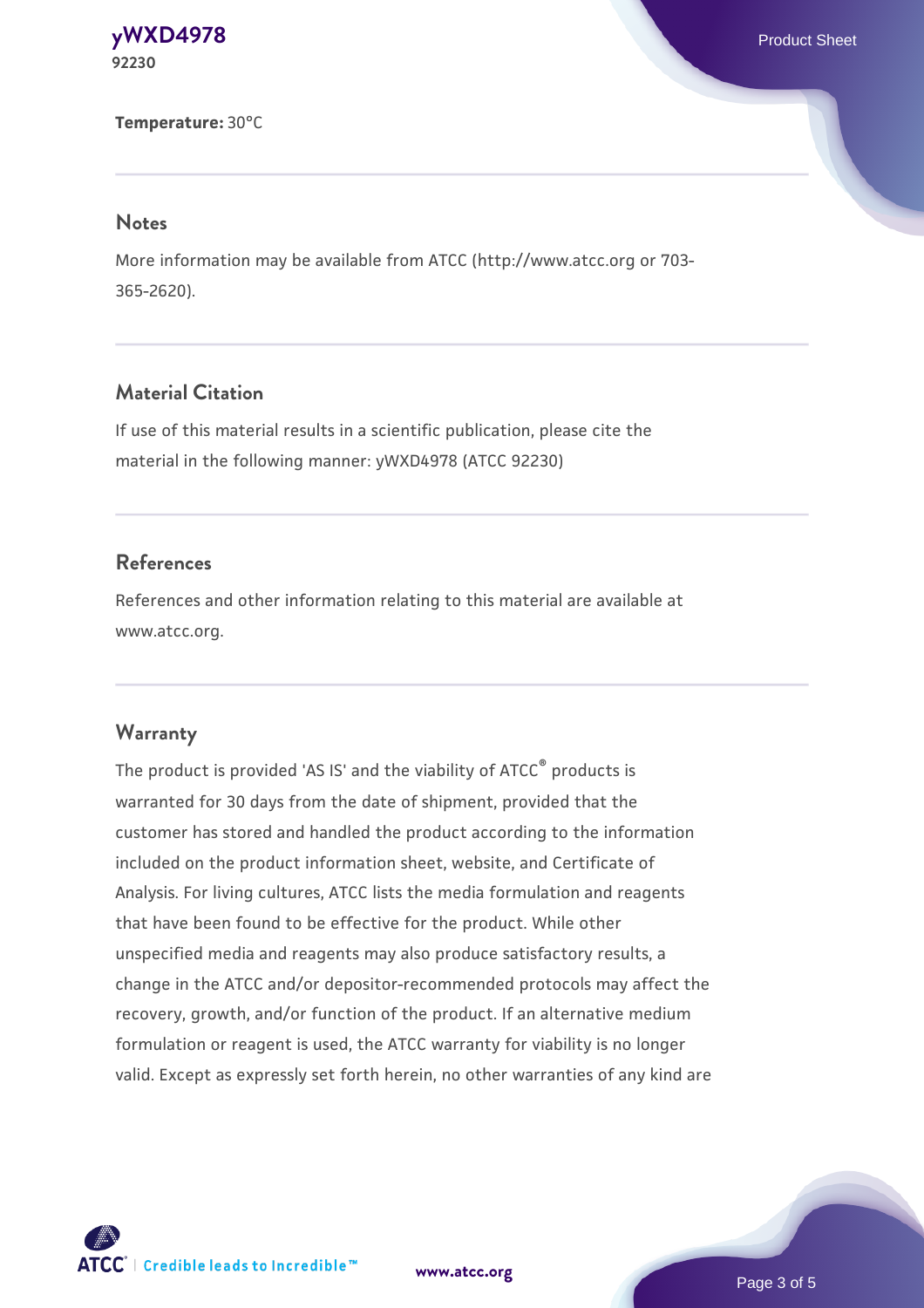**[yWXD4978](https://www.atcc.org/products/92230)** Product Sheet **92230**

provided, express or implied, including, but not limited to, any implied warranties of merchantability, fitness for a particular purpose, manufacture according to cGMP standards, typicality, safety, accuracy, and/or noninfringement.

#### **Disclaimers**

This product is intended for laboratory research use only. It is not intended for any animal or human therapeutic use, any human or animal consumption, or any diagnostic use. Any proposed commercial use is prohibited without a license from ATCC.

While ATCC uses reasonable efforts to include accurate and up-to-date information on this product sheet, ATCC makes no warranties or representations as to its accuracy. Citations from scientific literature and patents are provided for informational purposes only. ATCC does not warrant that such information has been confirmed to be accurate or complete and the customer bears the sole responsibility of confirming the accuracy and completeness of any such information.

This product is sent on the condition that the customer is responsible for and assumes all risk and responsibility in connection with the receipt, handling, storage, disposal, and use of the ATCC product including without limitation taking all appropriate safety and handling precautions to minimize health or environmental risk. As a condition of receiving the material, the customer agrees that any activity undertaken with the ATCC product and any progeny or modifications will be conducted in compliance with all applicable laws, regulations, and guidelines. This product is provided 'AS IS' with no representations or warranties whatsoever except as expressly set forth herein and in no event shall ATCC, its parents, subsidiaries, directors, officers, agents, employees, assigns, successors, and affiliates be liable for indirect, special, incidental, or consequential damages of any kind in connection with or arising out of the customer's use of the product. While reasonable effort is made to ensure authenticity and reliability of materials on deposit, ATCC is not liable for damages arising from the misidentification or misrepresentation of such materials.



**[www.atcc.org](http://www.atcc.org)**

Page 4 of 5